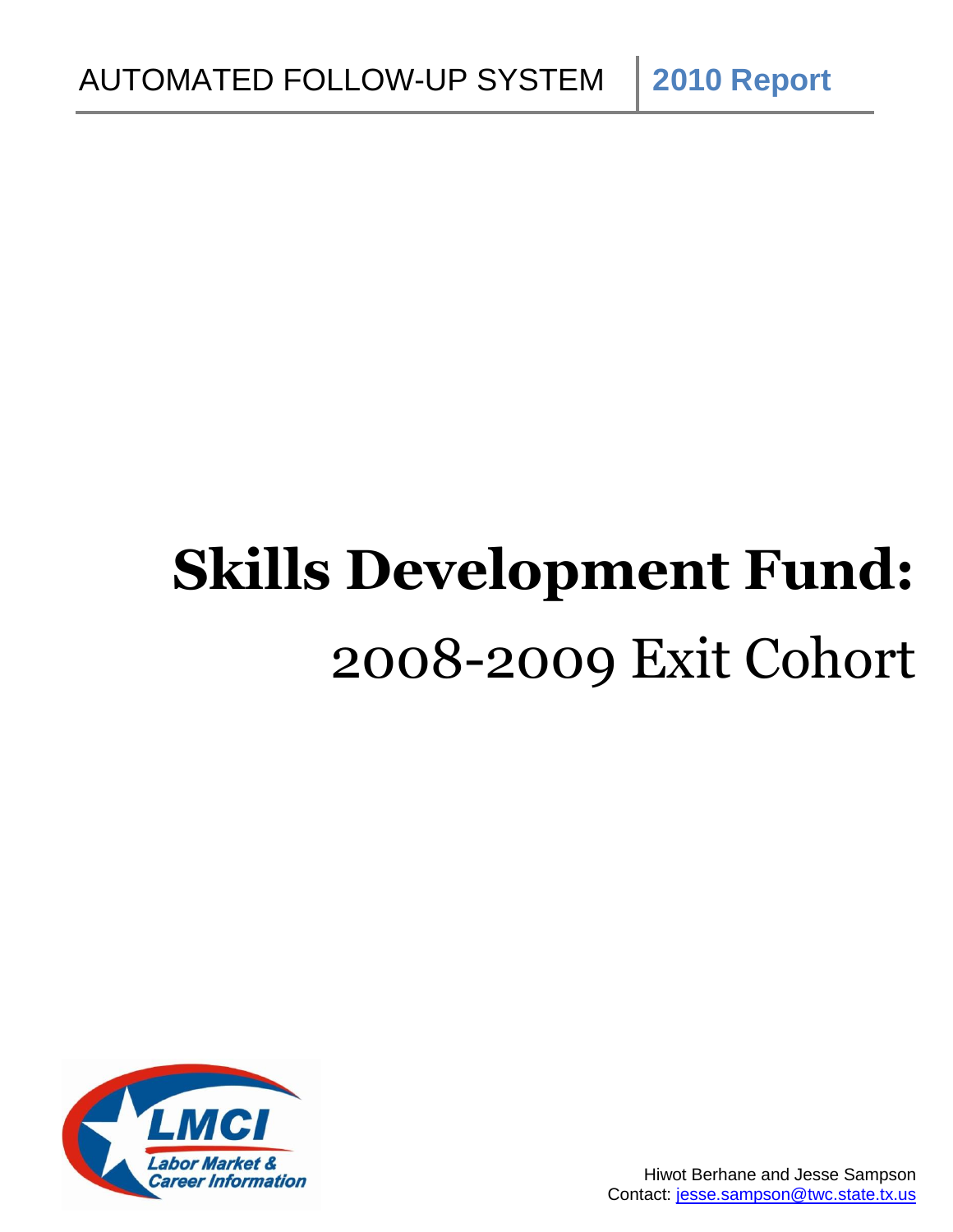## The Skills Development Fund supports high-quality, customized job training projects across the state.

Texas"s business-friendly economic development strategy seeks to lower the costs of doing business in order to attract companies and jobs to the state. Apart from a favorable tax climate, low energy costs and advantageous logistics, Texas supports customized training programs to help ensure that our state's workforce will be ready with the skills employers need. The State of Texas" main vehicle to provide customized training is the Skills Development Fund (Skills/SDF), funded by a special employment and training investment assessment on employers of 0.1 percent of total wages paid along with any appropriations added by the Legislature (Texas Labor Code §204.123).

The Skills process begins with a business, local non-profit or trade union identifying an unmet training need. The business then partners with a training provider. The grantee submits the Skills grant proposal, develops the curriculum and conducts training. Skills pays for the training, the college administers the grant, workers improve their skills, gaining human capital, and employers gain a more competitive workforce. Local Workforce Development Boards and economic development entities build relationships with area businesses to facilitate partnerships. TWC provides technical assistance to help streamline the development and implementation of projects and proposals.

In fiscal year 2008-2009, the Skills Development Fund spent \$24,942,017 on these projects. The program awarded \$23,612,149 of this amount in 45 grants (Skills Annual Report 2009). For additional qualitative data and details such as what companies used Skills grants to train their workers, see the Skills Development Fund Annual Legislative Reports or the Skills Development Fund website[, http://www.twc.state.tx.us/svcs/funds/sdfintro.html.](http://www.twc.state.tx.us/svcs/funds/sdfintro.html)

Multiple studies have shown that employer involvement in training projects improves earnings and employment outcomes for trainees (see, e.g. Grubb 1996; Kane and Rouse 1999; Duane and Gill 1997, Mathur et. al. 2004; Holzer and Martinson 2005; Maguire et. al. 2009; Martinson 2010). The type of training provider also matters: sub-baccalaureate training providers like those involved in Skills grants "can be nimble allies of employers and other workforce partners in providing training that is specific to the needs of a particular employer or industry…and allow "ownership" at the company level in order to foster a greater tie-in with local economic development authorities" (Romer 2009). Programs like Skills are a strategy the literature highlights as particularly effective at improving outcomes for low-skill workers, who might not receive training otherwise (Martinson 2010). <sup>1</sup> The primary challenge facing these programs is continuing to strengthen connections between businesses, training providers and local workforce and economic development entities (Holzer and Nightingale 2009).

 $\overline{\phantom{a}}$ <sup>1</sup> Skills also provides training for new/prospective hires in addition to incumbent workers.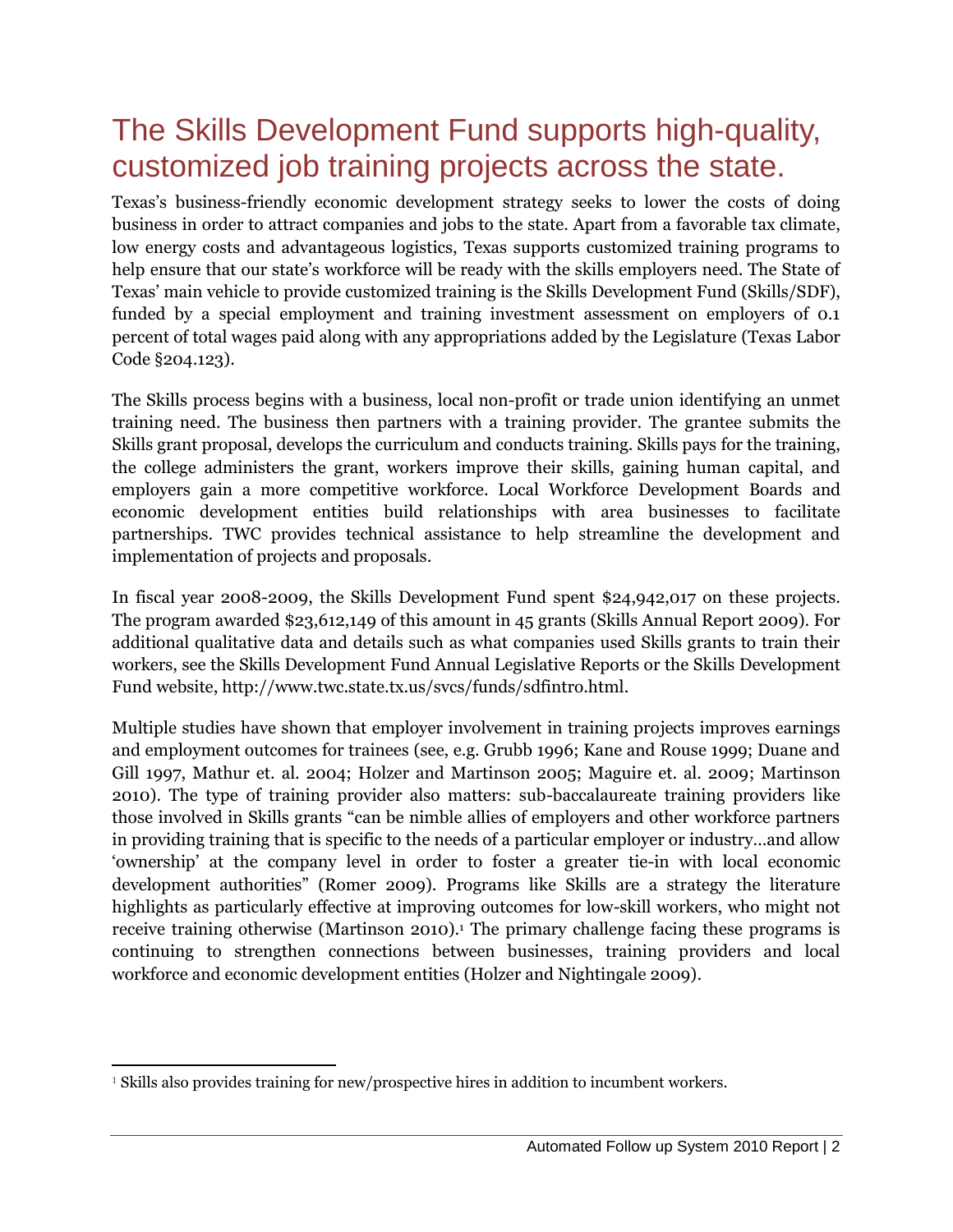#### **PURPOSE OF THE REPORT**

Senate Bill 281 (2003) requires the Texas Workforce Commission (TWC) to, at least annually, issue an analysis of the job placement performance of each workforce development program by occupation and by training provider (possibly including other relevant data), for the previous one-year, three-year, and five-year periods. TWC"s Labor Market and Career Information (LMCI) department fulfills this mandate. We provide these data in the spirit of continuous improvement and do not seek to single out or punish any program, grantee or geography. LMCI's mission is to improve the way Texans make career and educational decisions by providing useful and reliable information about careers, educational training options and jobs. For more information, visit [www.lmci.state.tx.us.](http://www.lmci.state.tx.us/)

#### **STRUCTURE OF THE REPORT**

This report addresses the set of individuals (cohort) that exited Skills Development Fund projects in 2008-2009. The report examines a snapshot of the cohort"s outcomes, i.e. their employment and median earnings, in the fourth quarter of 2009 (Q42009). Three-year and fiveyear snapshots of this cohort's outcomes in Q42012 and Q42014 will be added to the report as the data become available. The report's body provides a high-level overview and analysis of the data. Detailed tables of all measures discussed here can be found in the appendix.

#### **METHODOLOGY**

LMCI received 28,634 Skills seed records from the Policy and Service Delivery Department of TWC"s Workforce Development Division for participants exiting in 2008-2009. Each seed record represents a unique combination of a participant"s Social Security Number (SSN) and a program service. Because participants often receive more than one service, the input file includes many duplicate records, which LMCI condenses into one unique record per participant. After removing duplicates, 9,671 unique records remained for analysis. LMCI also links the seed record to Texas Bureau of Vital Statistics data to identify and exclude deceased participants.

LMCI then links the seed record files to several government databases to determine outcomes. The primary database we used for this report is the TWC Unemployment Insurance (UI) database, which contains information on employment status and earnings. We also performed linkages to the Texas Higher Education Coordinating Board (THECB) master enrollment file to identify participants enrolled in post-secondary education, and the Federal Employment Data Exchange System (FEDES) to locate any participants employed in federal civil service or the military. If these linkages result in a match, LMCI retains the participant's earnings and the North American Industry Classification System (NAICS) code of the employer of record for analysis. If a participant has multiple employers, LMCI adds that participant"s wages across NAICS codes and uses the NAICS of the employer paying the most wages for analysis. If a participant has the same earnings across multiple employers, LMCI retains the NAICS of the employer with the most employees.

For the one-year analyses, LMCI defines "performance" as laid out in Senate Bill 281 using two basic metrics: 1) employment and 2) median quarterly earnings in a given period after exit (Q42009 in this case). We report median quarterly earnings rather than mean quarterly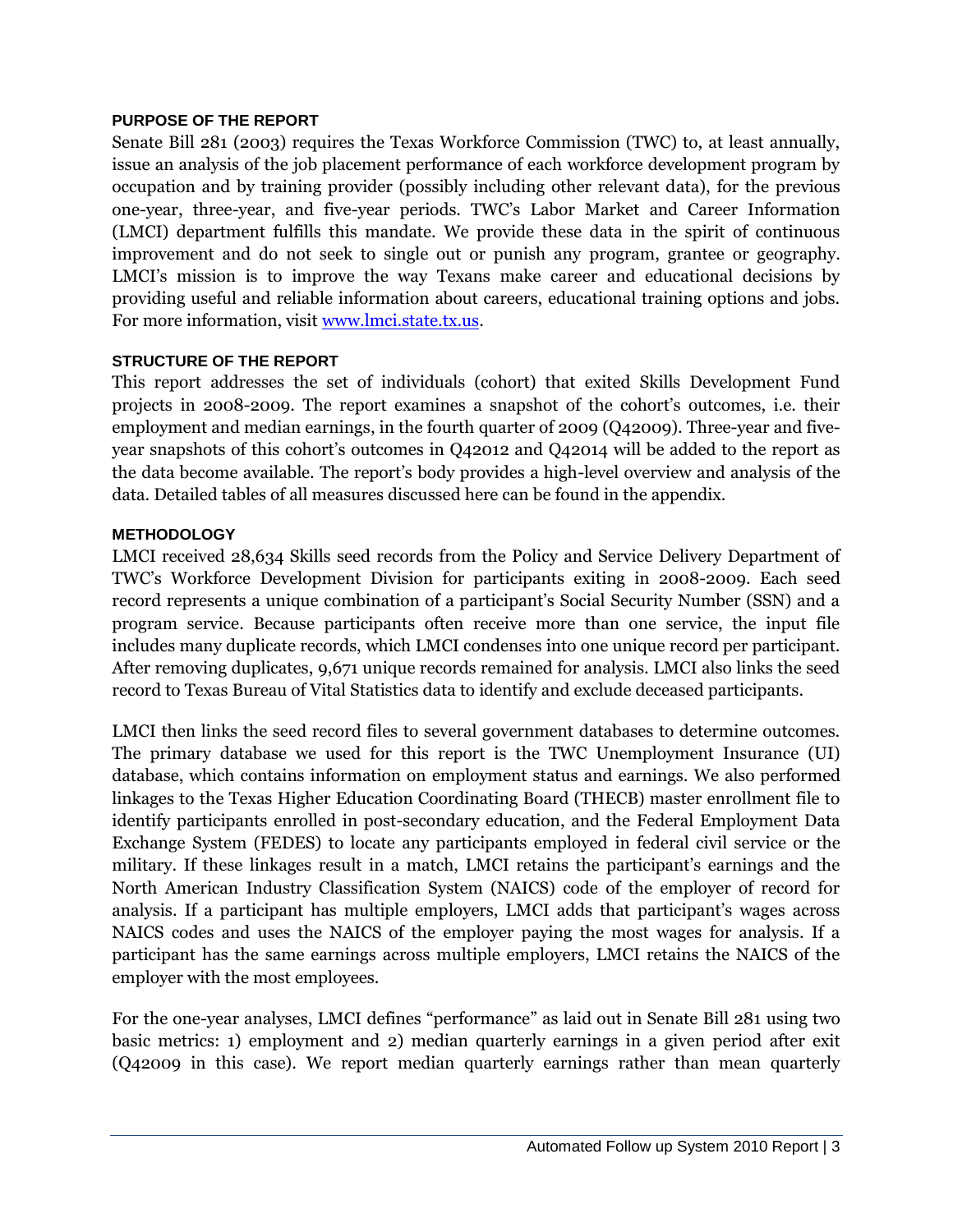earnings due to the wide range of earnings reported. Median quarterly earnings are a more robust measure of central tendency and prevent extreme observations from skewing the results. LMCI always reports outcomes by training provider and variables capturing occupation to comply with our mandate under SB 281, but we include demographic or other characteristics when available. All earnings reported are median quarterly earnings unless otherwise noted.

In 2010, LMCI made a slight alteration in the way we report services provided by the Skills Development Fund. On average, most participants take multiple courses in multiple programs. However, to effectively calculate participant outcomes, the data must be unduplicated. In this process, valuable information regarding courses taken is lost. As a result, starting from the 2010 report on the 2008-2009 exit cohort, we report the total number of times each course was taken rather than assigning one course to each participant. This allows the reader to determine which classes were taken overall, but the sum totals for programs are not comparable with other totals.

#### **CAVEATS ABOUT THE DATA AND ANALYSIS**

 $\overline{\phantom{a}}$ 

To our knowledge, there is no better source of data on labor market outcomes than UI wage records, but these data have some limitations. UI wage records do not cover individuals engaged in certain types of employment ranging from domestic workers to railroads. The collection of UI wage data involves editing to clean incoming data. However, inaccurate wage records may remain in the system unless and until a claim for UI benefits is filed. SSNs are not validated against a national database, so fraudulent SSNs may be present in the data as well as multiple individuals using one SSN (leading to outlandishly high earnings in some cases). Neither occupational title nor hours worked per quarter are reported, preventing us from calculating hourly wage and determining relatedness of training to employment or part-time/full-time status. This characteristic sometimes leads to very low earnings for individuals who worked for only part of a quarter we sampled. Despite these limitations, data from UI wage records provide an invaluable glimpse of post-exit achievements of workforce training participants.

The Texas economy proved robust during the Great Recession, continuing to grow through most of 2008 and maintaining an unemployment rate 1-2 percent lower than the national average. Employment peaked in October of 2008, after which Texas joined the nation in losing jobs. Texas unemployment in Q42009 was 8.1 percent, 2.4 percent higher than Q42008. At the same time, the U.S. national unemployment rate was 10.0 percent, rising 3.1 percent on the year. In this report, we frequently cite Q42009 median earnings for participants. For reference, the Texas median worker's 2009 quarterly earnings were \$6,663.<sup>2</sup>

Many factors, particularly the dynamics of the local economy and interplay with national and international trends all drive the metrics we use. The metrics tell part of the story about performance, but should not be used alone to make judgments about the quality (or lack thereof) of a single grantee, Workforce Development Area or program.

 $^2$ Texas median quarterly worker earnings were derived by dividing estimates of annual median worker earnings from the US Census Bureau"s American Community Survey (2009 one-year estimates) by four.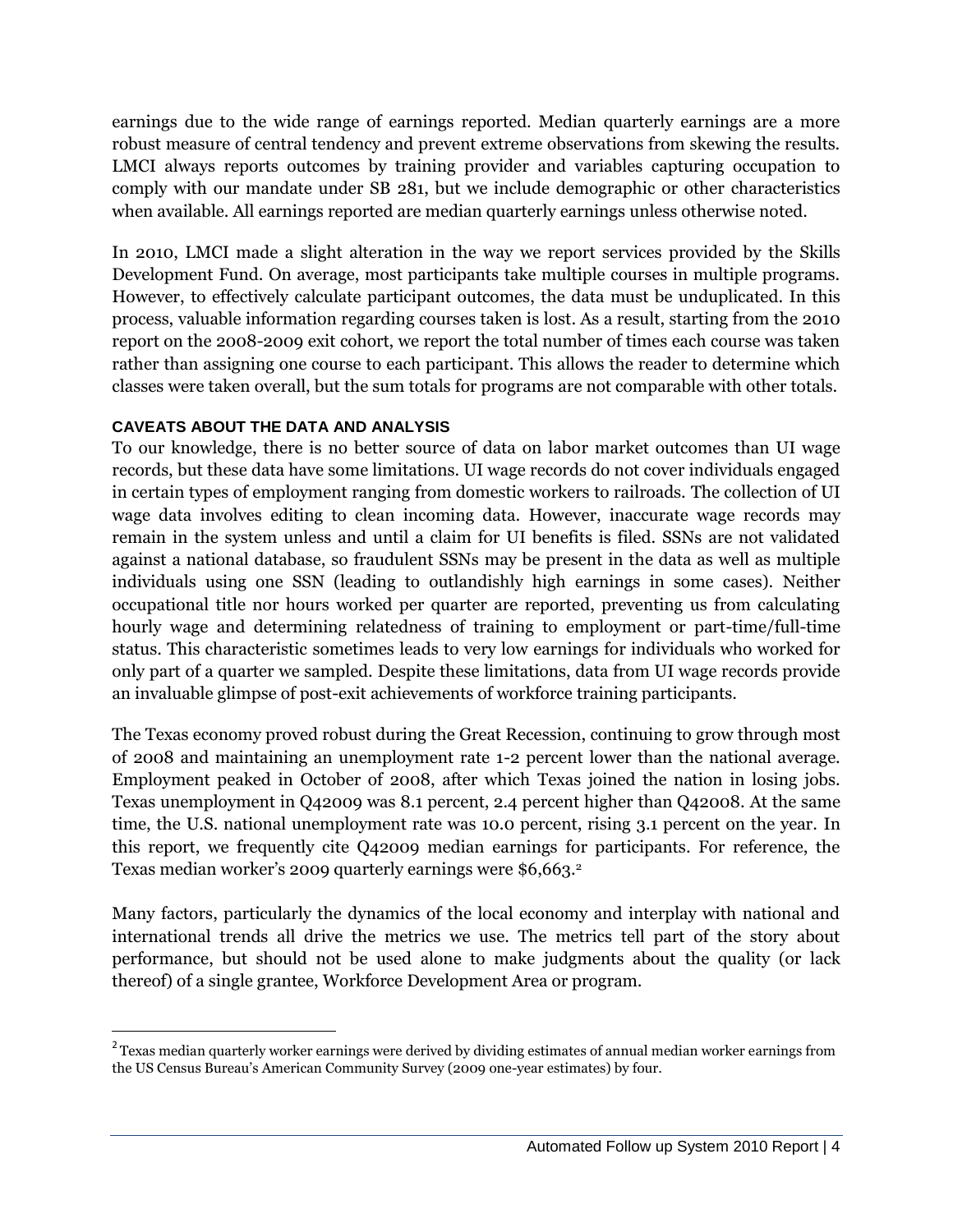#### **Results**

In total, 9,671 Skills participants exited the program in 2008-2009. After linking data to the Texas Bureau of Vital Statistics" database to identify and exclude deceased participants, 9,636

participants remained for analysis. Our FIGURE 1 snapshot of cohort outcomes for the **OVERALL OUTCOMES** fourth quarter of 2009 (Q42009) found 84.6 percent of the exit cohort employed (Figure 1). Most participants, 88.2 percent, successfully completed their Skills training. Successful completers were employed at a much higher rate in Q4 2009 than non-completers: 87 percent compared to 65 percent. Linkages with Texas Higher Education Coordinating Board data found 6.2 percent of the 2009 Skills exit cohort enrolled in post-secondary education (including both participants enrolled in higher education but not working, and participants simultaneously working and enrolled in higher education).

The median quarterly earnings for the cohort were \$13,462, almost twice as high as the Texas median worker's 2009 quarterly earnings of \$6,663 (Figure 2). 3 Grantees recover their Skills-related costs only if participants are placed in jobs that pay the same or more than the prevailing wage in their service area. Many Skills employers are in manufacturing industries, so Skills participants tend to be high earners (Texas Labor Code §303.002(b)(2)). The first quartile of earnings was \$8,298 and the third quartile was \$19,210. Successful completers had almost twice the median earnings of those who did not complete training (\$14,138 for successful completers; \$7,485 for others).

 $\overline{\phantom{a}}$ 







<sup>3</sup> Texas median quarterly worker earnings were derived by dividing estimates of annual median worker earnings from the US Census Bureau"s American Community Survey (2009 one-year estimates) by four.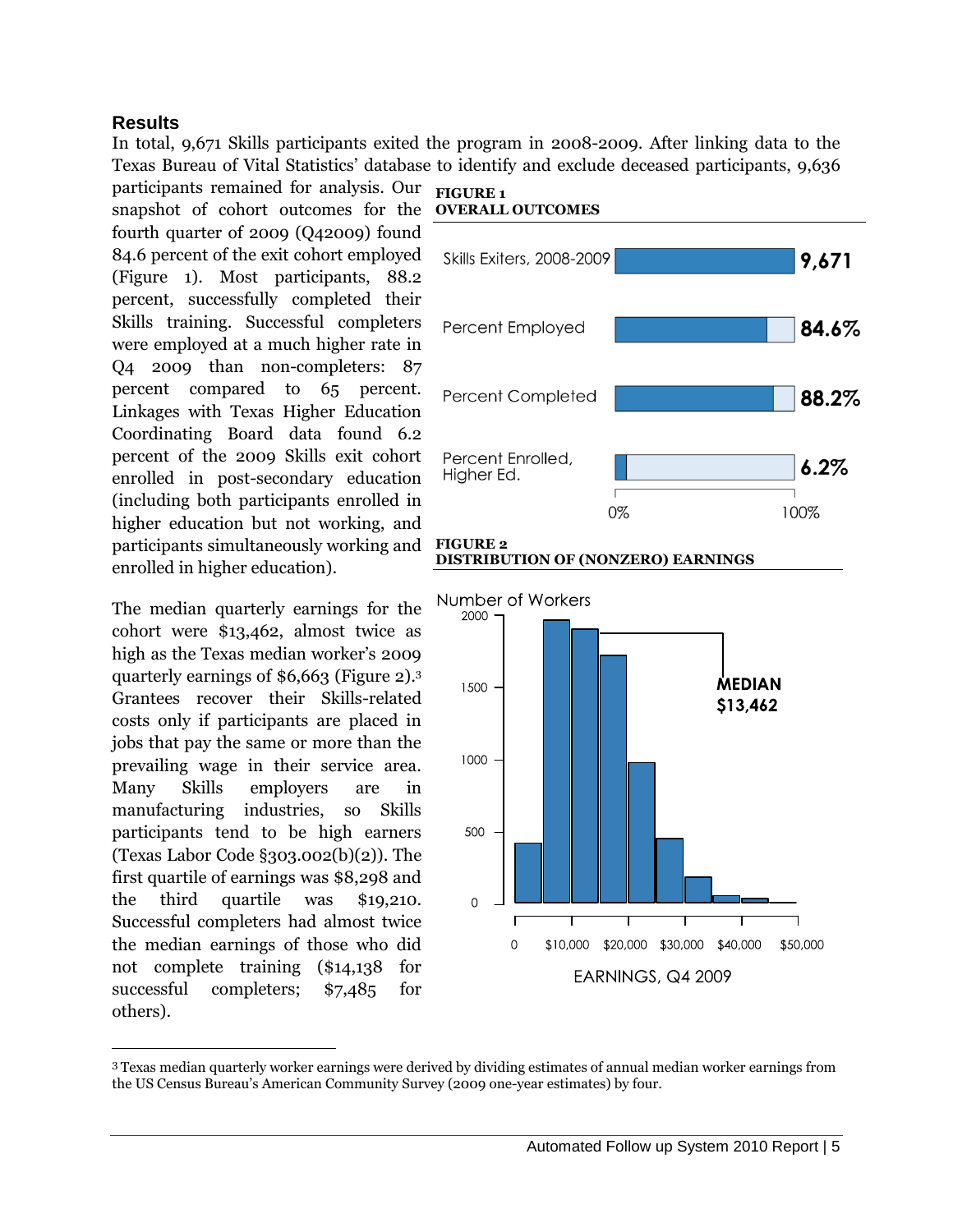#### **Geography**

In terms of geography (Workforce Development Area/WDA), the Dallas WDA (Dallas County) had the most Skills participants. Deep East Texas WDA (Lufkin/Nacogdoches area) had the highest post-exit employment rate at 93.9 percent. Golden Crescent WDA (Victoria area) had the highest median earnings (\$20,203). Figure 3 shows employment and earnings by WDA. The blue areas of the pie charts on each WDA represent the percent of each WDA"s share of the cohort found employed in Q42009; their area is proportional to the number of participants in the WDA. The shading shows WDA median quarterly earnings (darker is higher).



#### **FIGURE 3 OUTCOMES BY GEOGRAPHY (LWDA)**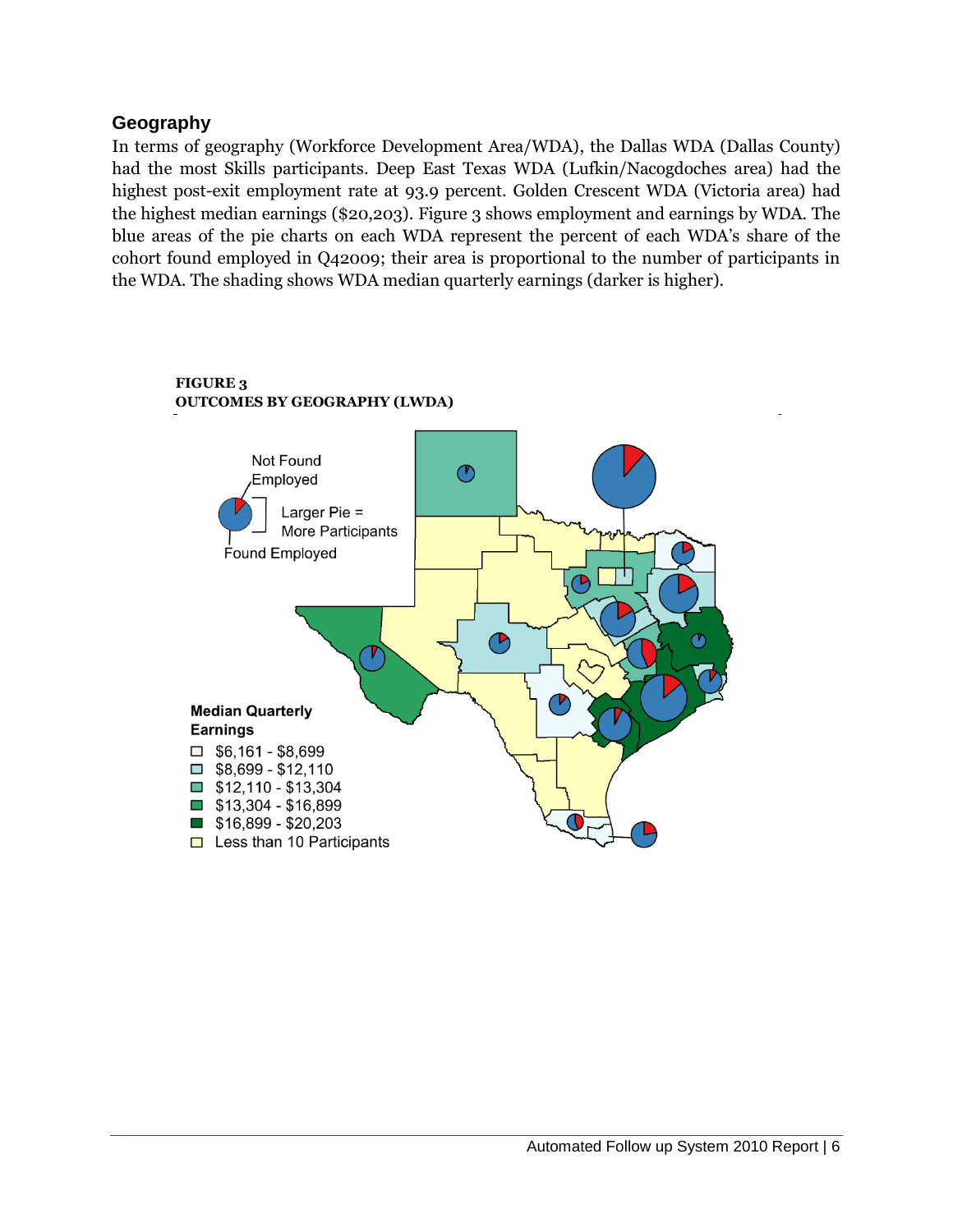#### **Provider**

Training providers included Community Colleges and Community College Districts (CCDs), the Texas Engineering Extension Service and Texas State Technical College (TSTC). Dallas County Community College District's El Centro College had the most participants (2,003). Of the providers serving over ten participants, Grayson County College had the highest employment rate, 96.1 percent. Lee College had the highest median quarterly earnings of \$22,611. The average number of participants per provider was 311. Figure 4 compares outcomes across all training providers: the percent of participants employed during the study period is shown on the horizontal axis, median earnings on the vertical axis and number of participants by the area of the circle. TSTC West Texas, TEEX, Paris Junior College and DCCD Richland College operated programs with fewer than ten participants and are not pictured.



#### **FIGURE 4 OUTCOMES BY TRAINING PROVIDER**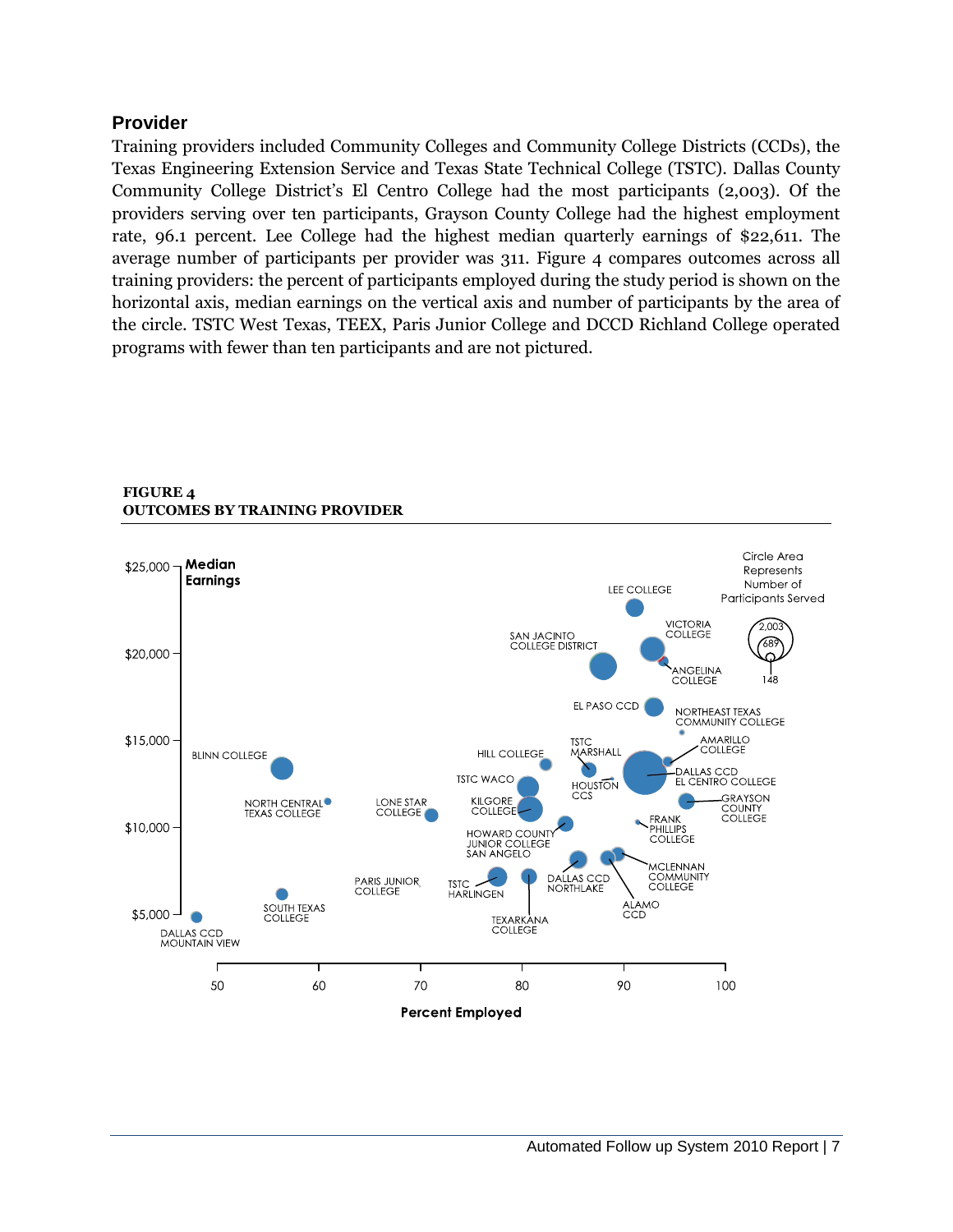#### **Program of Study**

Classification of Instructional Programs (CIP) codes are a taxonomy to organize and describe academic programs and fields of study. Since Skills participants take courses from community colleges, CIP codes provide an effective way to compare actual services the Skills program provided. Skills participants took courses in a variety of CIP codes, and most participants took multiple courses (four on average). As a result, we have presented courses by CIP in Figure 5 as a percent of all courses taken rather than as a percent of the cohort. Figure 5 also displays the percent employment of individuals who took these courses. For example, 12 percent of all courses taken were in the Business Administration and Management CIP/program area, and 87.2 percent of individuals who took a course in Business Administration and Management were found employed in Q42009.



#### **FIGURE 5 TOP TEN COURSES AREAS (CIP)**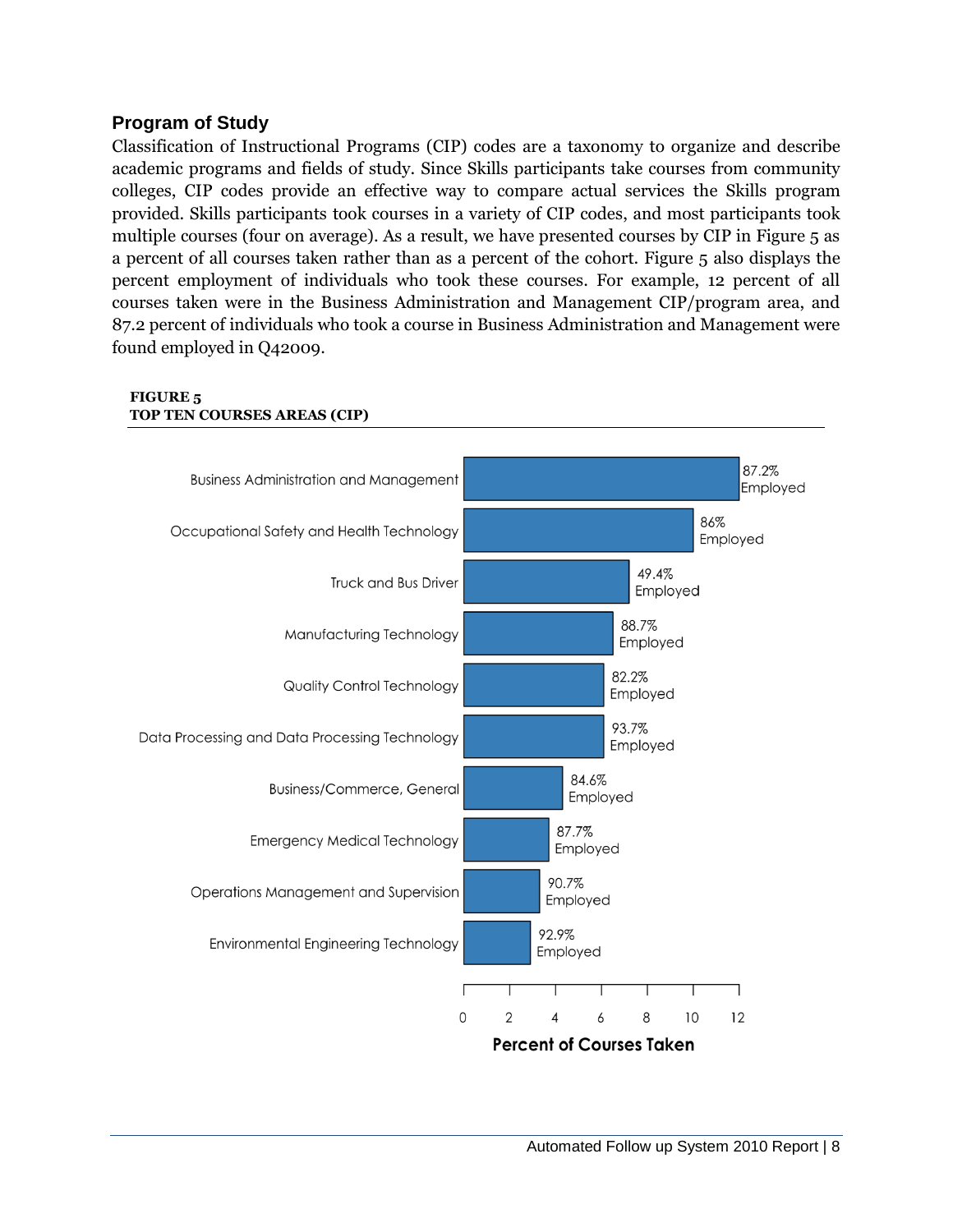#### **Occupation/Industry**

Skills participants were employed in diverse industries (North American Industrial Classification System or NAICS codes). General Medical/Surgical Hospitals and Aerospace Product/Parts Manufacturing, employed the most participants, almost 15 percent of the cohort. Basic Chemical Manufacturing had the highest median quarterly earnings, \$22,414. Figure 5 shows the top five NAICS by employment, the percent of the cohort they employed and median quarterly earnings (Figure 6).

In terms of occupations 0reported for Skills participants, Heavy and Tractor-Trailer Truck Drivers and Registered Nurses were the two largest, each employing close to 5 percent of the cohort. However, Registered Nurses had higher earnings and much higher employment (94.5 vs. 67.3 percent). See Appendix A for detailed data tables (Figure 6).



#### **FIGURE 6 TOP FIVE OCCUPATIONS AND INDUSTRIES WITH MEDIAN QUARTERLY EARNINGS**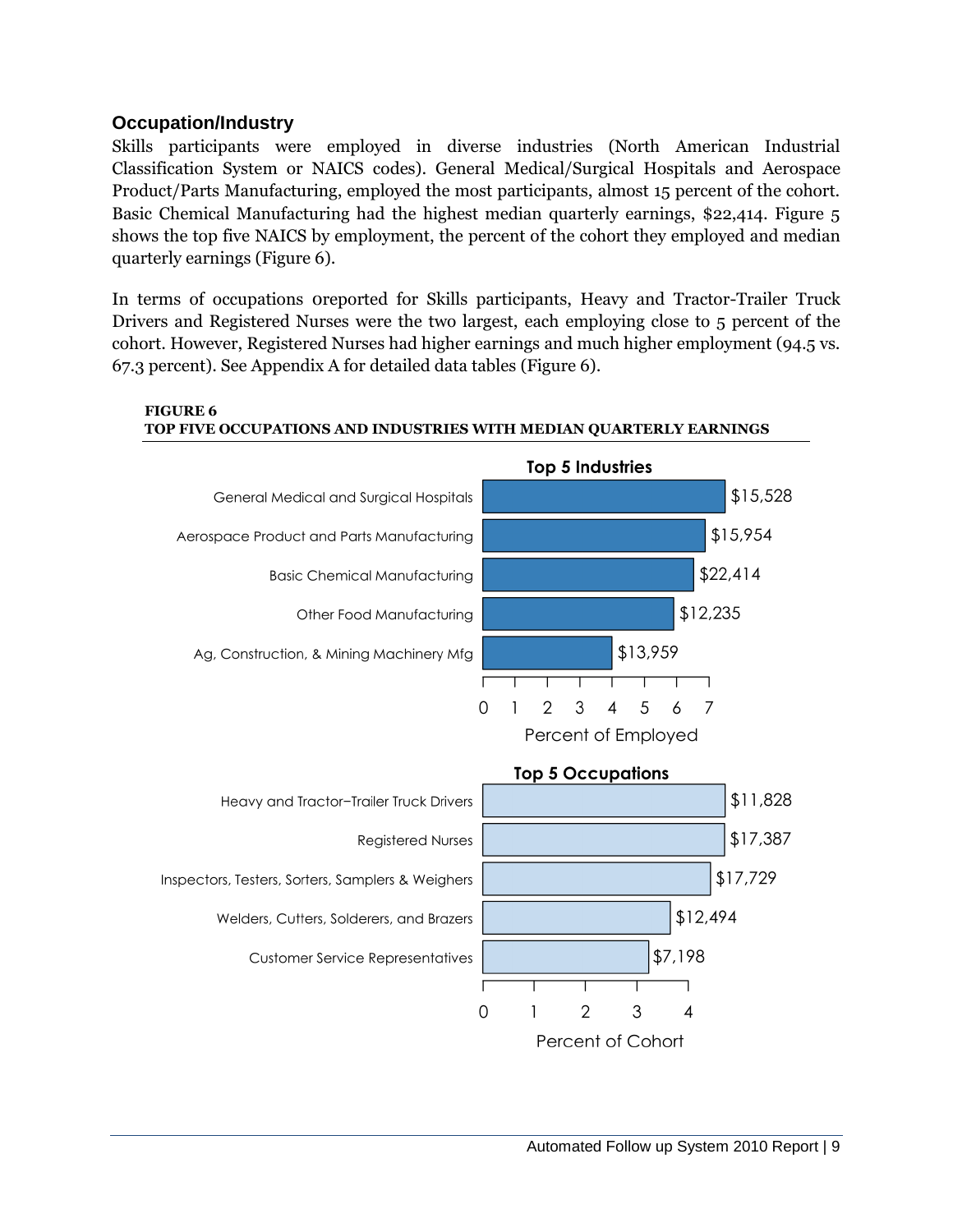### **Appendix: Detailed Tables**

**Table 1**

#### **Outcomes by Completion Status**

| <b>Exit Status</b>          | N     | % Working | <b>Median Earnings</b> |
|-----------------------------|-------|-----------|------------------------|
| Completed, Successfully     | 8,506 | 87.2      | \$14,138               |
| Other                       | 357   | 75.4      | \$8,505                |
| Completed, Not Successfully | 354   | 69.8      | \$5,565                |
| Dropped Out                 | 419   | 53.5      | \$8,385                |
| Total                       | 9,636 | 84.6      | \$13,462               |

#### **Table 2**

#### **Outcomes by Geography (LWDA)**

| <b>LWDA</b>             | N     | % Working | <b>Median Earnings</b> |
|-------------------------|-------|-----------|------------------------|
| <b>West Central</b>     | 6     | 100.0     | \$7,180                |
| Deep East Texas         | 132   | 93.9      | \$19,545               |
| Panhandle               | 179   | 93.9      | \$13,304               |
| <b>Upper Rio Grande</b> | 413   | 93.0      | \$16,899               |
| Golden Crescent         | 700   | 92.9      | \$20,203               |
| Texoma                  | 354   | 89.8      | \$11,494               |
| Dallas                  | 2,542 | 88.5      | \$12,110               |
| Alamo                   | 279   | 88.5      | \$8,216                |
| <b>Gulf Coast</b>       | 1,378 | 86.2      | \$20,052               |
| Concho Valley           | 268   | 84.3      | \$10,210               |
| Heart of Texas          | 768   | 83.6      | \$11,423               |
| North East Texas        | 322   | 82.9      | \$8,699                |
| East Texas              | 950   | 82.4      | \$11,654               |
| <b>North Central</b>    | 209   | 81.8      | \$13,254               |
| <b>Cameron County</b>   | 416   | 77.6      | \$7,165                |
| <b>Brazos Valley</b>    | 555   | 56.6      | \$13,231               |
| Lower Rio Grande Valley | 165   | 56.4      | \$6,161                |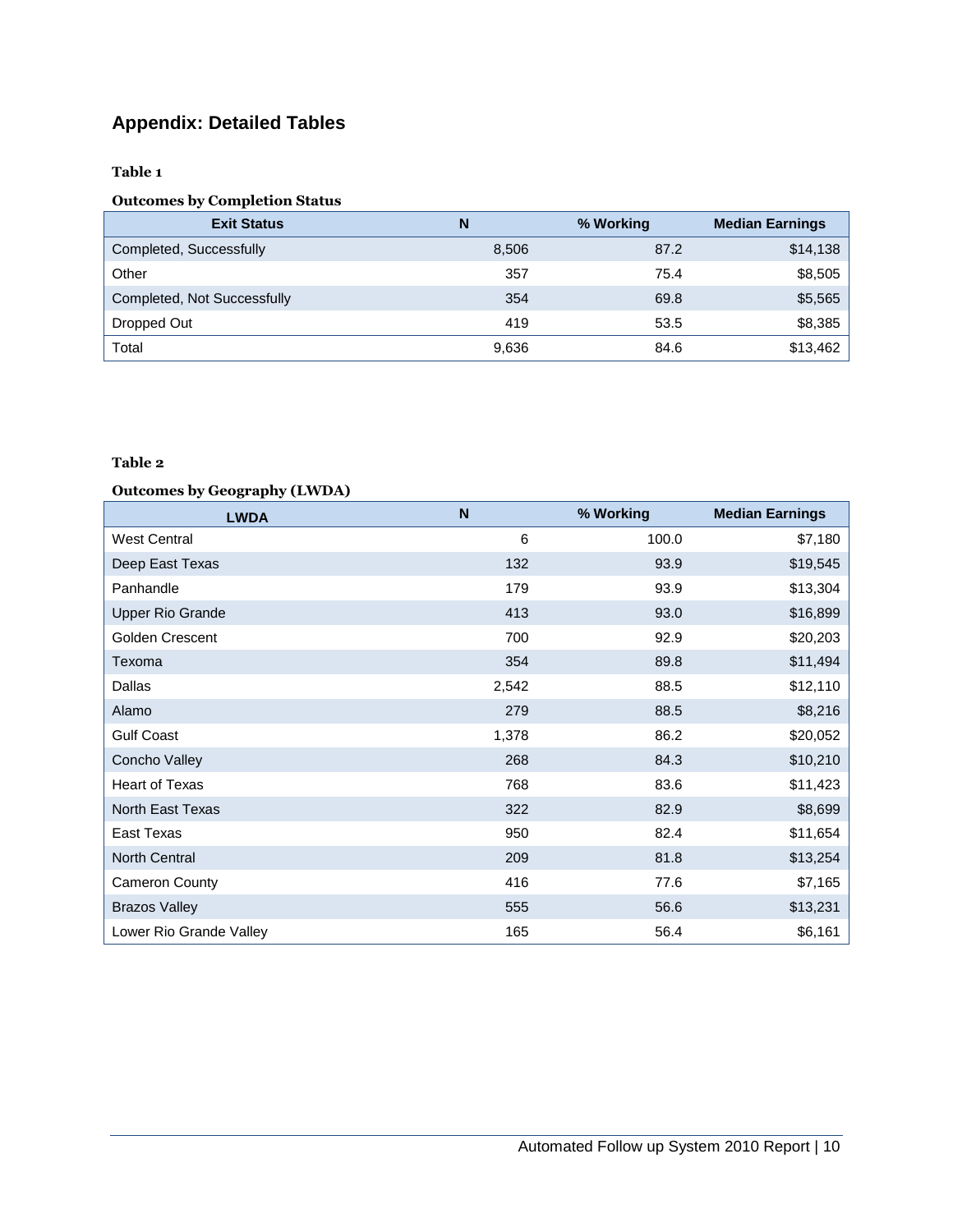#### **Table 3**

#### **Outcomes by Industry of Employment**

| <b>NAICS Title</b>                                            | N<br><b>Working</b> | $%$ of<br><b>Cohort</b> | <b>Median Earnings</b> |
|---------------------------------------------------------------|---------------------|-------------------------|------------------------|
| General Medical and Surgical Hospitals                        | 612                 | 7.5                     | \$15,528               |
| Aerospace Product and Parts Manufacturing                     | 561                 | 6.9                     | \$15,954               |
| Basic Chemical Manufacturing                                  | 532                 | 6.5                     | \$22,414               |
| <b>Other Food Manufacturing</b>                               | 482                 | 5.9                     | \$12,235               |
| Agriculture, Construction, and Mining Machinery Manufacturing | 326                 | 4.0                     | \$13,959               |
| <b>Support Activities for Mining</b>                          | 319                 | 3.9                     | \$14,843               |
| <b>Employment Services</b>                                    | 275                 | 3.4                     | \$5,993                |
| <b>Building Equipment Contractors</b>                         | 255                 | 3.1                     | \$7,612                |
| <b>Plastics Product Manufacturing</b>                         | 240                 | 2.9                     | \$9,863                |
| Alumina and Aluminum Production and Processing                | 204                 | 2.5                     | \$14,806               |

#### **Table 4**

#### **Top Ten Courses Taken (CIP)**

| <b>CIP</b>                                        | N      | % of Courses<br><b>Taken</b> | % Working | <b>Median Earnings</b> |
|---------------------------------------------------|--------|------------------------------|-----------|------------------------|
| Data Processing and Data Processing<br>Technology | 1,741  | 6.1%                         | 93.7      | \$14,546               |
| Environmental Engineering Technology              | 816    | 2.9%                         | 92.9      | \$18,549               |
| Operations Management and Supervision             | 933    | 3.3%                         | 90.7      | \$9,954                |
| Manufacturing Technology                          | 1,847  | 6.5%                         | 88.7      | \$12,418               |
| Emergency Medical Technology                      | 1,059  | 3.7%                         | 87.7      | \$12,012               |
| Business Administration and Management            | 3,420  | 12.0%                        | 87.2      | \$10,682               |
| Occupational Safety and Health Technology         | 2,870  | 10.0%                        | 86.0      | \$10,514               |
| Business/Commerce, General                        | 1,224  | 4.3%                         | 84.6      | \$8,792                |
| Quality Control Technology                        | 1,747  | 6.1%                         | 82.2      | \$12,400               |
| <b>Truck and Bus Driver</b>                       | 2,056  | 7.2%                         | 49.4      | \$4,969                |
| Total                                             | 28,580 |                              | 83.2      | \$11,172               |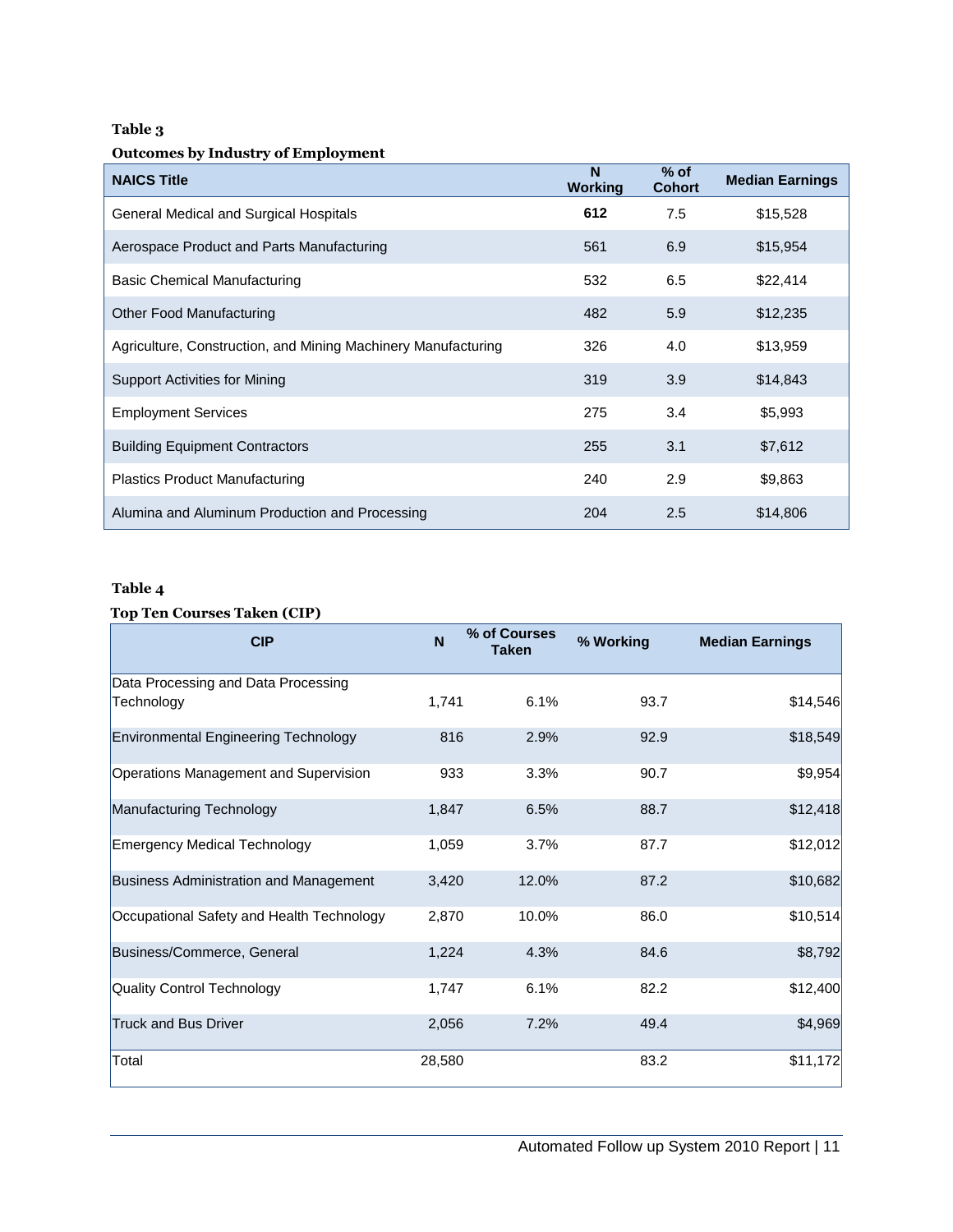#### **Table 5 Top Ten Occupations**

| <b>Occupation</b>                                             | N   | % of Cohort | % Working | <b>Median Earnings</b> |
|---------------------------------------------------------------|-----|-------------|-----------|------------------------|
| <b>Registered Nurses</b>                                      | 454 | 9.4%        | 94.5      | \$17,387               |
| Hand Packers and Packagers                                    | 240 | 4.0%        | 92.5      | \$9,386                |
| First-Line Supervisors of Production<br>and Operating Workers | 286 | 6.1%        | 90.6      | \$18,585               |
| All Other Installation, Maintenance,<br>and Repair Workers    | 285 | 4.3%        | 90.5      | \$14,213               |
| Hand Laborers and Freight, Stock,<br>and Material Movers      | 258 | 4.1%        | 89.9      | \$10,220               |
| General Office Clerks                                         | 230 | 3.6%        | 83.5      | \$7,110                |
| Inspectors, Testers, Sorters, Samplers, and<br>Weighers       | 427 | 8.2%        | 81.7      | \$17,729               |
| <b>Customer Service Representatives</b>                       | 311 | 6.3%        | 79.7      | \$7,198                |
| Welders, Cutters, Solderers, and Brazers                      | 352 | 6.5%        | 73.6      | \$12,494               |
| Heavy and Tractor-Trailer Truck Drivers                       | 455 | 10.5%       | 67.3      | \$11,828               |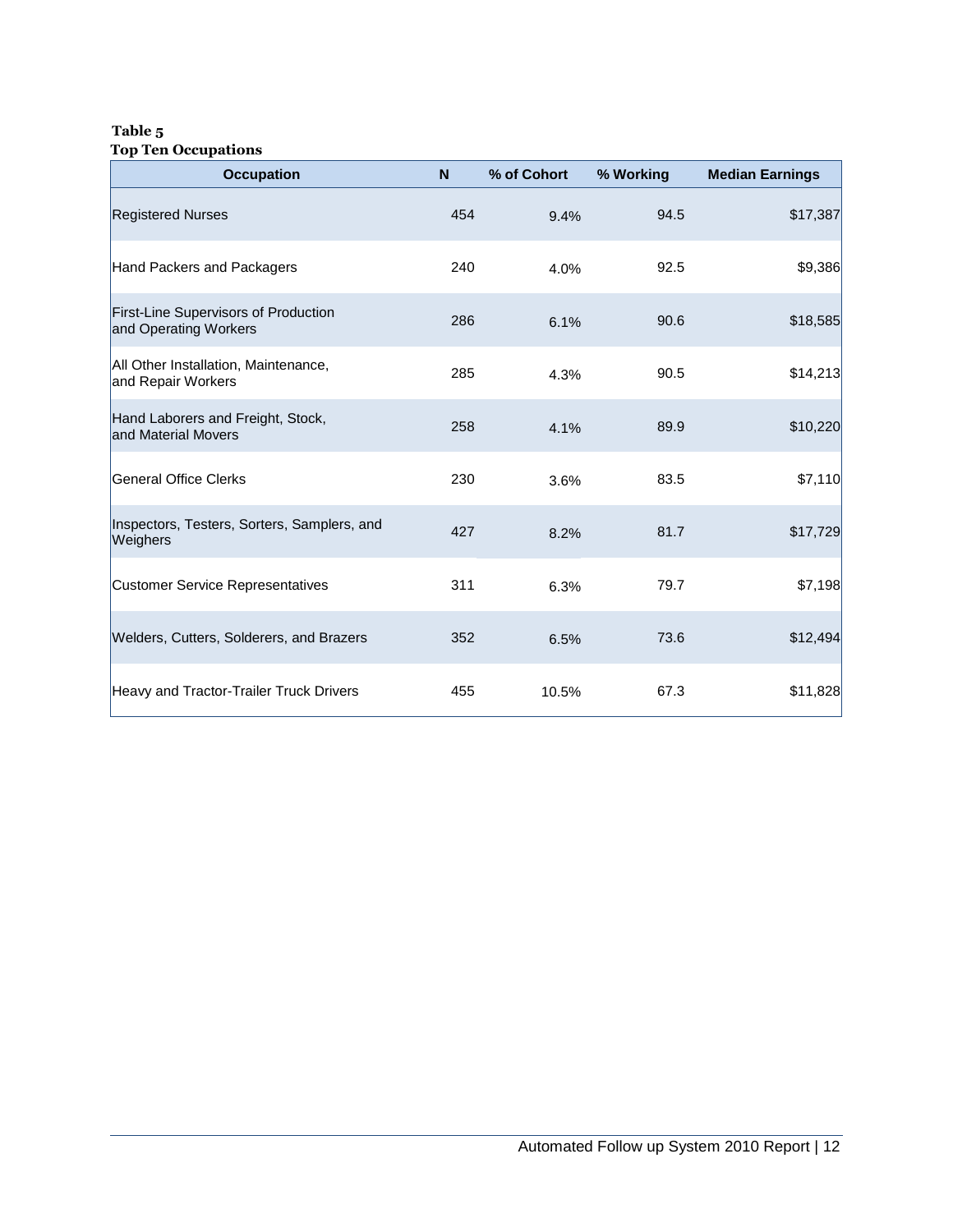#### **Table 6**

#### **Outcomes by Training Provider**

| <b>Provider</b>                                                                                     | N     |       | % Working Median Earnings |
|-----------------------------------------------------------------------------------------------------|-------|-------|---------------------------|
| Texas State Technical College - West Texas                                                          | 6     | 100.0 | \$7,180                   |
| <b>Grayson County College</b>                                                                       | 290   | 96.2  | \$11,497                  |
| Northeast Texas Community College                                                                   | 48    | 95.8  | \$15,421                  |
| Amarillo College                                                                                    | 144   | 94.4  | \$13,742                  |
| Angelina College                                                                                    | 132   | 93.9  | \$19,545                  |
| <b>El Paso Community College District</b>                                                           | 413   | 93.0  | \$16,899                  |
| Victoria College                                                                                    | 700   | 92.9  | \$20,203                  |
| Dallas County Community College District - El Centro College                                        | 2,003 | 92.1  | \$13,136                  |
| <b>Frank Phillips College</b>                                                                       | 35    | 91.4  | \$10,297                  |
| Lee College                                                                                         | 350   | 91.1  | \$22,611                  |
| Mclennan Community College                                                                          | 257   | 89.5  | \$8,424                   |
| Houston Community College System                                                                    | 18    | 88.9  | \$12,796                  |
| Alamo Community College District                                                                    | 279   | 88.5  | \$8,216                   |
| San Jacinto College District                                                                        | 799   | 88.0  | \$19,250                  |
| <b>Tyler Junior College</b>                                                                         | 15    | 86.7  | \$10,820                  |
| Texas State Technical College - Marshall                                                            | 246   | 86.6  | \$13,303                  |
| Dallas County Community College District -Northlake College                                         | 389   | 85.6  | \$8,121                   |
| Howard County Junior College- San Angelo                                                            | 268   | 84.3  | \$10,210                  |
| Hill College                                                                                        | 199   | 82.4  | \$13,579                  |
| Kilgore College                                                                                     | 689   | 80.8  | \$11,049                  |
| Texarkana College                                                                                   | 274   | 80.7  | \$7,189                   |
| Texas State Technical College - Waco                                                                | 511   | 80.6  | \$12,309                  |
| Texas State Technical College - Harlingen                                                           | 416   | 77.6  | \$7,165                   |
| Lone Star College                                                                                   | 211   | 71.1  | \$10,696                  |
| Paris Junior College                                                                                | 10    | 70.0  | \$6,593                   |
| North Central Texas College                                                                         | 64    | 60.9  | \$11,490                  |
| <b>Blinn College</b>                                                                                | 553   | 56.4  | \$13,385                  |
| South Texas College                                                                                 | 165   | 56.4  | \$6,161                   |
| Dallas County Community College District -Mountain View                                             | 148   | 48.0  | \$4,838                   |
| <b>Texas Engineering Extension Service</b>                                                          |       |       |                           |
| Dallas County Community College District - Richland College                                         |       |       |                           |
| "." indicates providers with fewer than five participants, withheld to protect personal information |       |       |                           |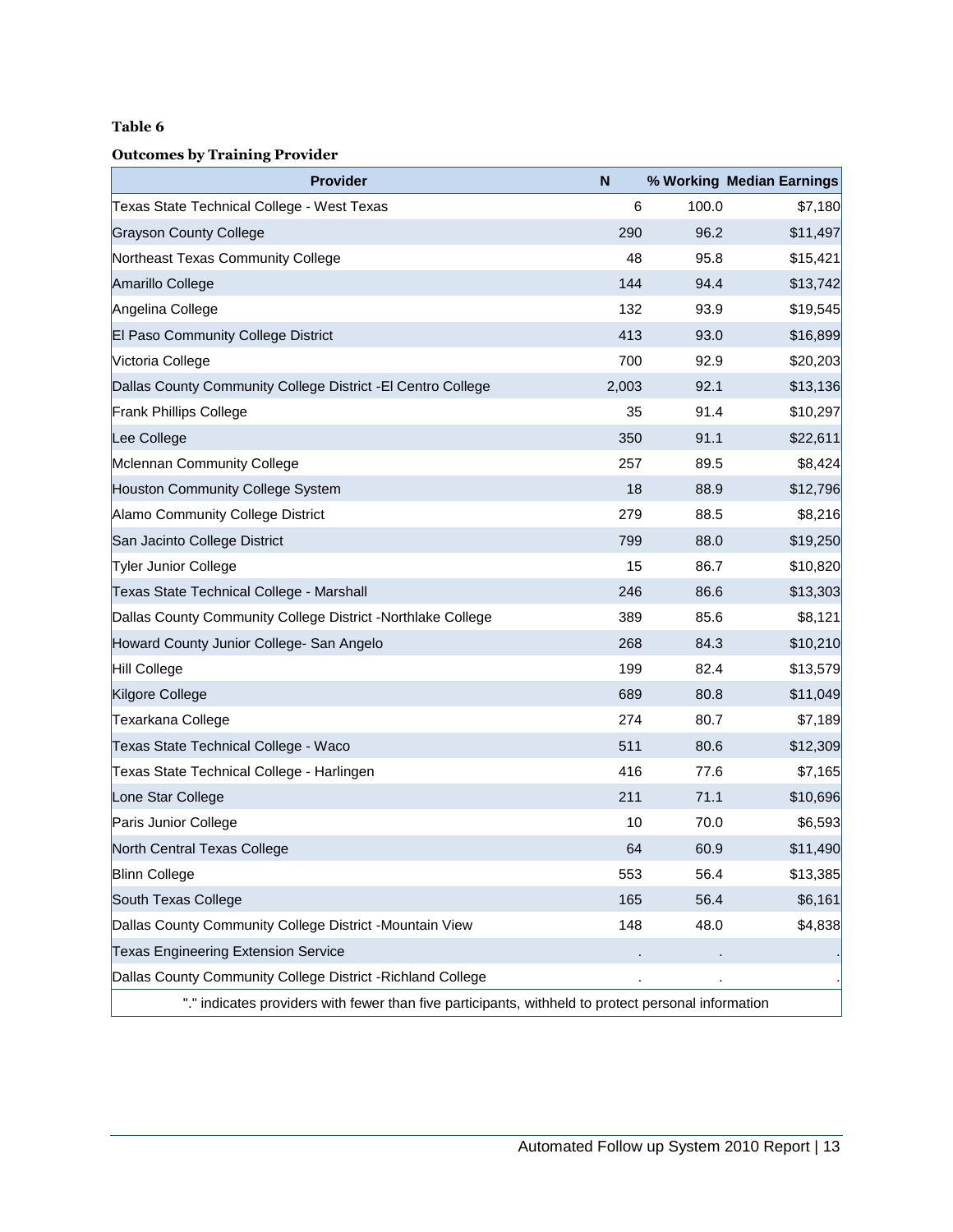#### **Table 7 Higher Education Dashboard**

| <b>Summary of Linkage</b>                   |       | N | $%$ of<br><b>Cohort</b> | <b>Median</b><br><b>Earnings</b> |
|---------------------------------------------|-------|---|-------------------------|----------------------------------|
| <b>Working Only</b>                         | 7,626 |   | 79.1                    | \$13,538                         |
| Pursuing Higher Ed Only                     | 67    |   | 0.7                     | NА                               |
| <b>Working &amp; Pursuing</b><br>Higher Ed. | 528   |   | 5.5                     | \$12,280                         |
| All Enrolled                                | 595   |   | 6.2                     | \$11,119                         |
| Not Verified*                               | 1.415 |   | 14.7                    | <b>NA</b>                        |
| Total                                       | 9.671 |   | 100.0                   | \$11,390                         |

| <b>Summary of Linkage</b>        |       | $%$ of<br>N.<br><b>Cohort</b> | <b>Median</b><br><b>Earnings</b> | <b>Higher Education Enrollment By Institution Type</b> |     |       |
|----------------------------------|-------|-------------------------------|----------------------------------|--------------------------------------------------------|-----|-------|
| Working Only                     | 7.626 | 79.1                          | \$13,538                         | Community/Technical Colleges and Career Schools        | 468 | 78.6  |
| Pursuing Higher Ed Only          | 67    | 0.7                           | NA.                              | Public/Private Universities & Health Science Centers   | 127 | 21.3  |
| Working & Pursuing<br>Higher Ed. | 528   | 5.5                           | \$12,280                         | Total Found Enrolled                                   | 595 | 100.0 |

| <b>Top LWDAs by</b> |       | N               | $%$ of All      | <b>Top Public</b><br><b>Postsecondary</b> | N               | $%$ of All      | Program                     |
|---------------------|-------|-----------------|-----------------|-------------------------------------------|-----------------|-----------------|-----------------------------|
| <b>Enrollment</b>   | N     | <b>Enrolled</b> | <b>Enrolled</b> | <b>Institutions</b>                       | <b>Enrolled</b> | <b>Enrolled</b> | (4-digit C<br>Quality Co    |
| East Texas          | 950   | 138             | 14.5            | Kilgore College                           | 120             | 20.2            | Tech.                       |
| Dallas              | 2,542 | 97              | 3.8             | <b>Grayson County</b><br>College          | 54              | 9.1             | Liberal Ar                  |
| <b>Gulf Coast</b>   | 1,378 | 67              | 4.9             | Amarillo College                          | 32              | 5.4             | <b>Nursing</b>              |
| Texoma              | 354   | 59              | 16.7            | Texarkana College                         | 31              | 5.2             | <b>Business</b><br>Admin/Mo |
| North East Texas    | 322   | 42              | 13.0            | <b>Howard College</b>                     | 22              | 3.7             | Health & I                  |
| Concho Valley       | 268   | 38              | 14.2            | El Paso CCD                               | 17              | 2.9             | <b>Allied Hea</b>           |
| Upper Rio Grande    | 413   | 37              | 9.0             | U. Of Houston-Clear<br>Lake               | 15              | 2.5             | Data Proc                   |
| Panhandle           | 179   | 34              | 19.0            | Dallas CCD EI<br>Centro College           | 14              | 2.4             | Undeclare                   |

| Top LWDAs by<br><b>Enrollment</b> | N <sub>1</sub> | N<br><b>Enrolled</b> | % of All<br><b>Enrolled</b> | <b>Top Public</b><br><b>Postsecondary</b><br><b>Institutions</b> | N<br><b>Enrolled</b> | % of All<br><b>Enrolled</b> | <b>Program of Study</b><br>(4-digit CIP)   | $\mathbf N$<br><b>Enrolled</b> | $%$ of<br><b>Enrolled</b> |
|-----------------------------------|----------------|----------------------|-----------------------------|------------------------------------------------------------------|----------------------|-----------------------------|--------------------------------------------|--------------------------------|---------------------------|
| East Texas                        | 950            | 138                  | 14.5                        | Kilgore College                                                  | 120                  | 20.2                        | <b>Quality Control and Safety</b><br>Tech. | 100                            | 17.3                      |
| Dallas                            | 2,542          | 97                   | 3.8                         | <b>Grayson County</b><br>College                                 | 54                   | 9.1                         | Liberal Arts & Sciences                    | 78                             | 13.5                      |
| Gulf Coast                        | 1,378          | 67                   | 4.9                         | Amarillo College                                                 | 32                   | 5.4                         | <b>Nursing</b>                             | 67                             | 11.6                      |
| Texoma                            | 354            | 59                   | 16.7                        | Texarkana College                                                | 31                   | 5.2                         | <b>Business</b><br>Admin/Mgmt/Operations   | 57                             | 9.9                       |
| North East Texas                  | 322            | 42                   | 13.0                        | <b>Howard College</b>                                            | 22                   | 3.7                         | Health & Medical Admin                     | 29                             | 5.0                       |
| Concho Valley                     | 268            | 38                   | 14.2                        | El Paso CCD                                                      | 17                   | 2.9                         | <b>Allied Health Professions</b>           | 22                             | 3.8                       |
| Upper Rio Grande                  | 413            | 37                   | 9.0                         | U. Of Houston-Clear<br>Lake                                      | 15                   | 2.5                         | Data Processing                            | 17                             | 3.0                       |
| Panhandle                         | 179            | 34                   | 19.0                        | Dallas CCD EI<br>Centro College                                  | 14                   | 2.4                         | Undeclared                                 | 16                             | 2.8                       |

\*"Not Verified" indicates participants not located through the administrative databases used to document outcomes.